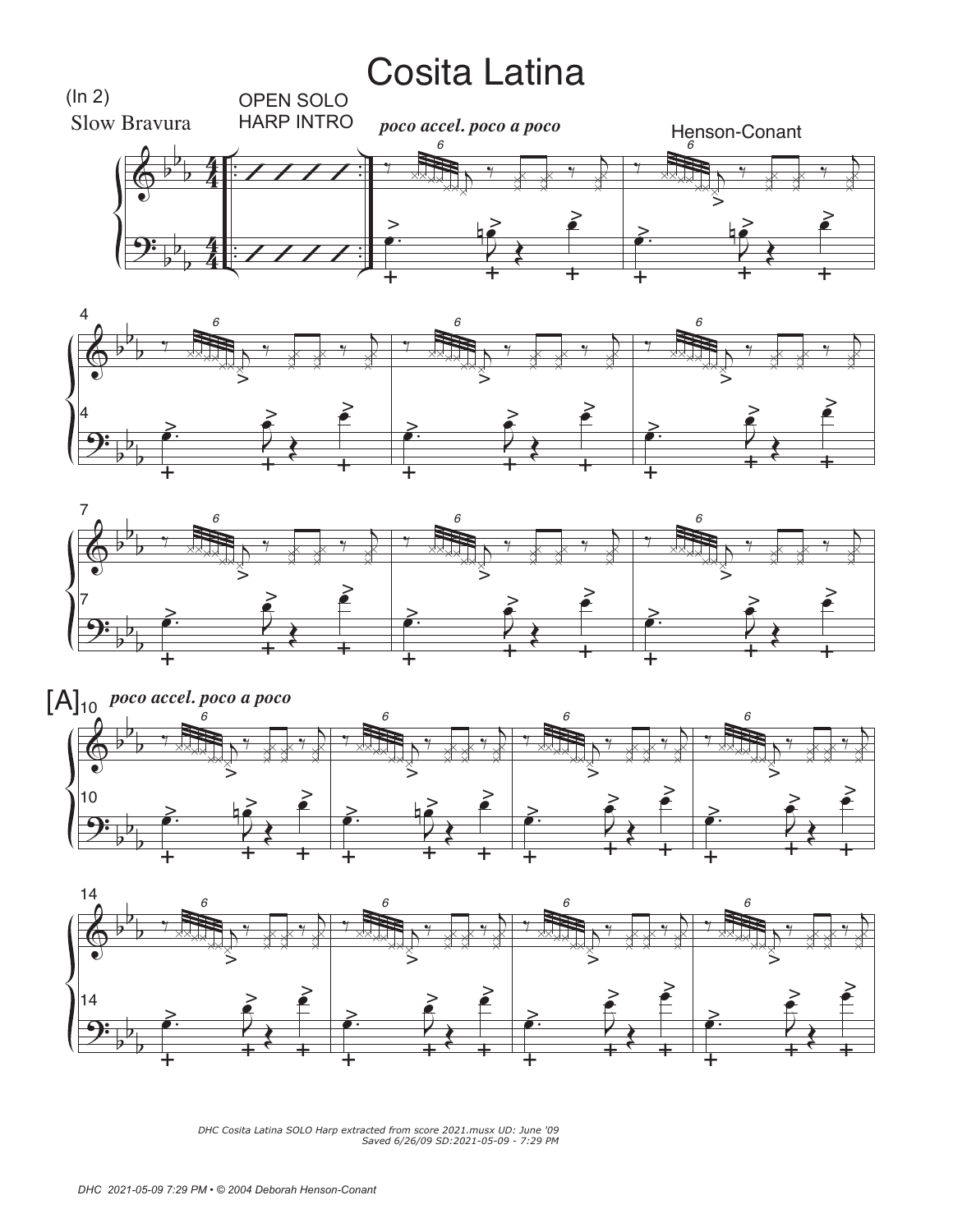Cosita Latina - Conductor - p. 2









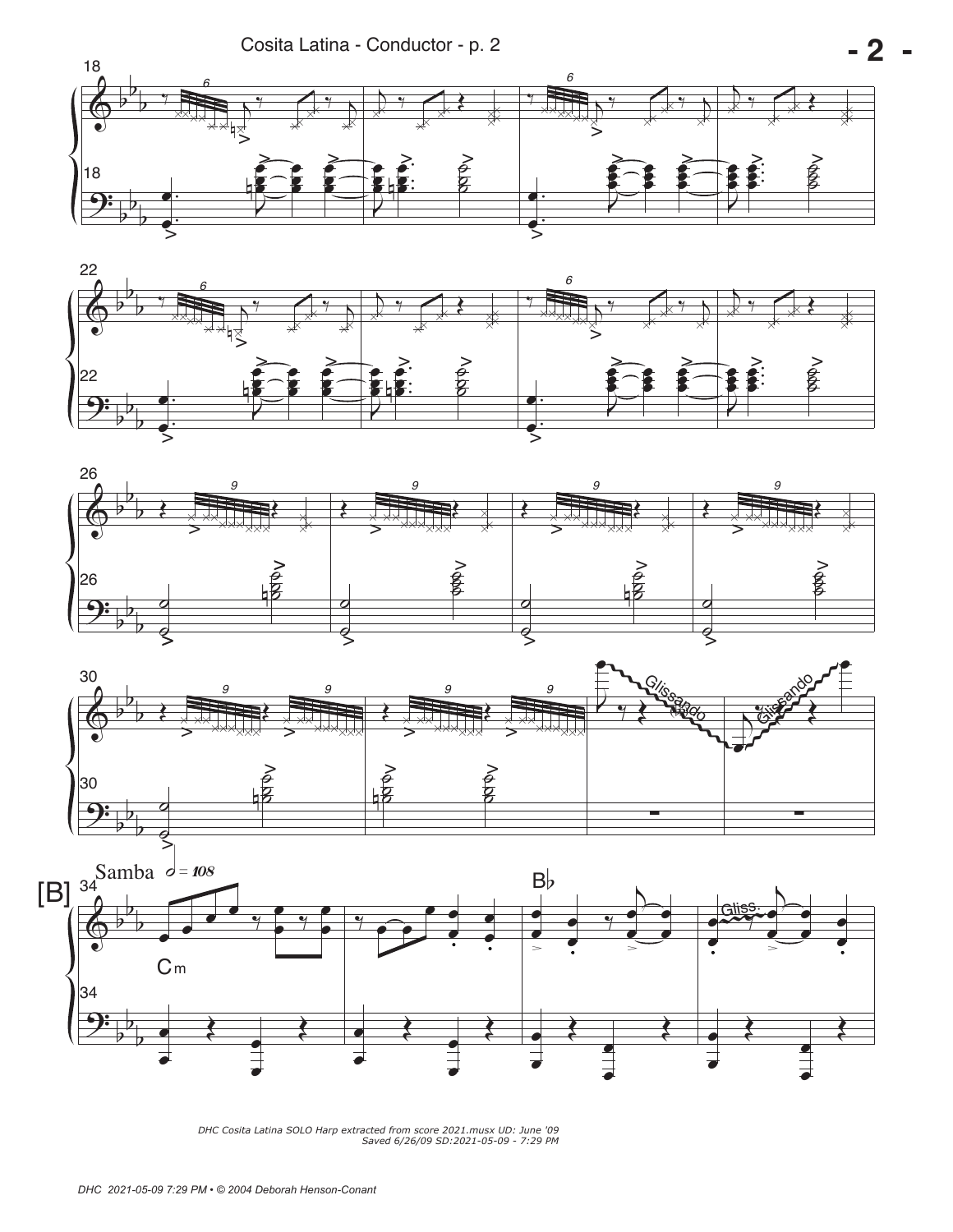







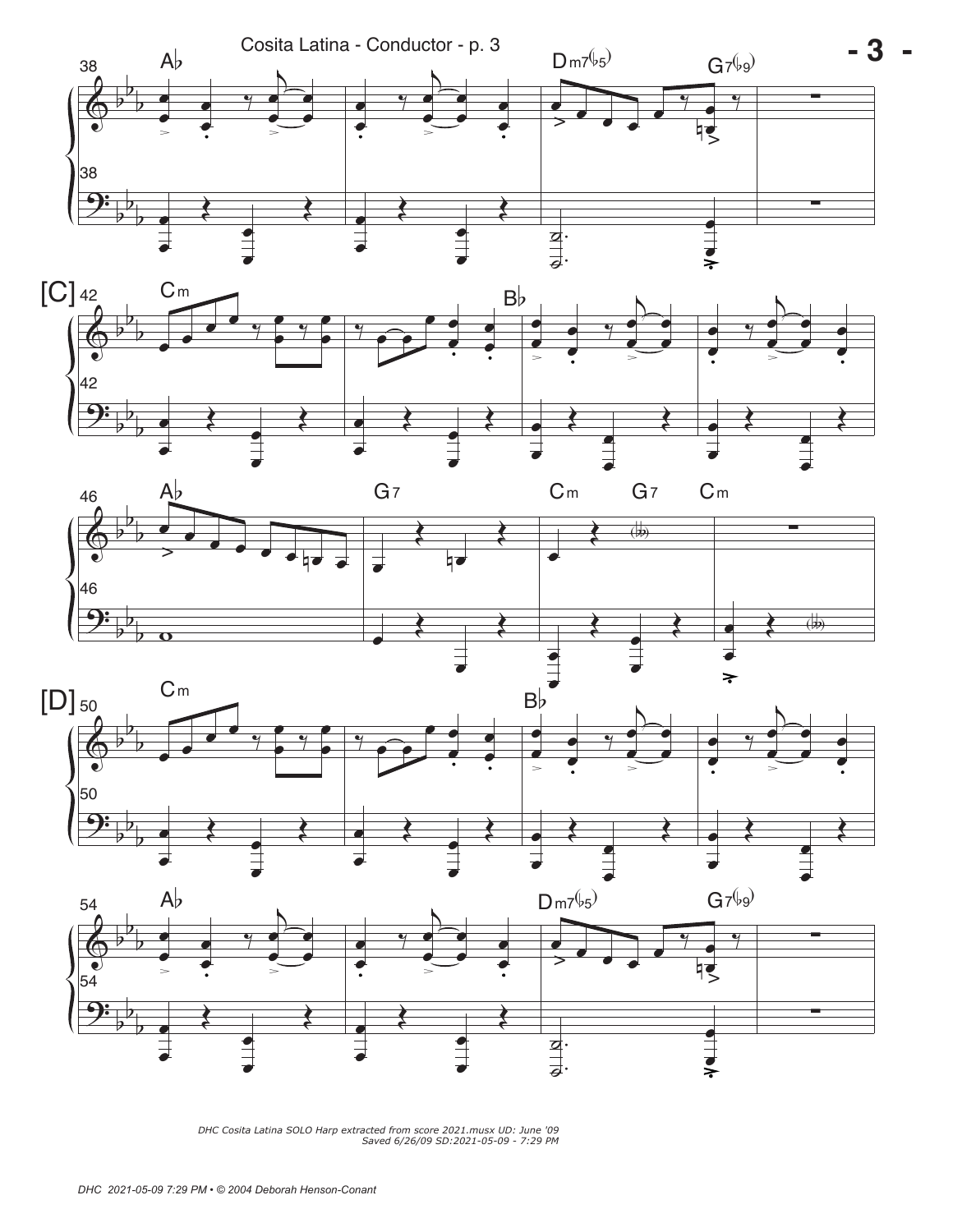Cosita Latina - Conductor - p. 4



 **- 4 -** 



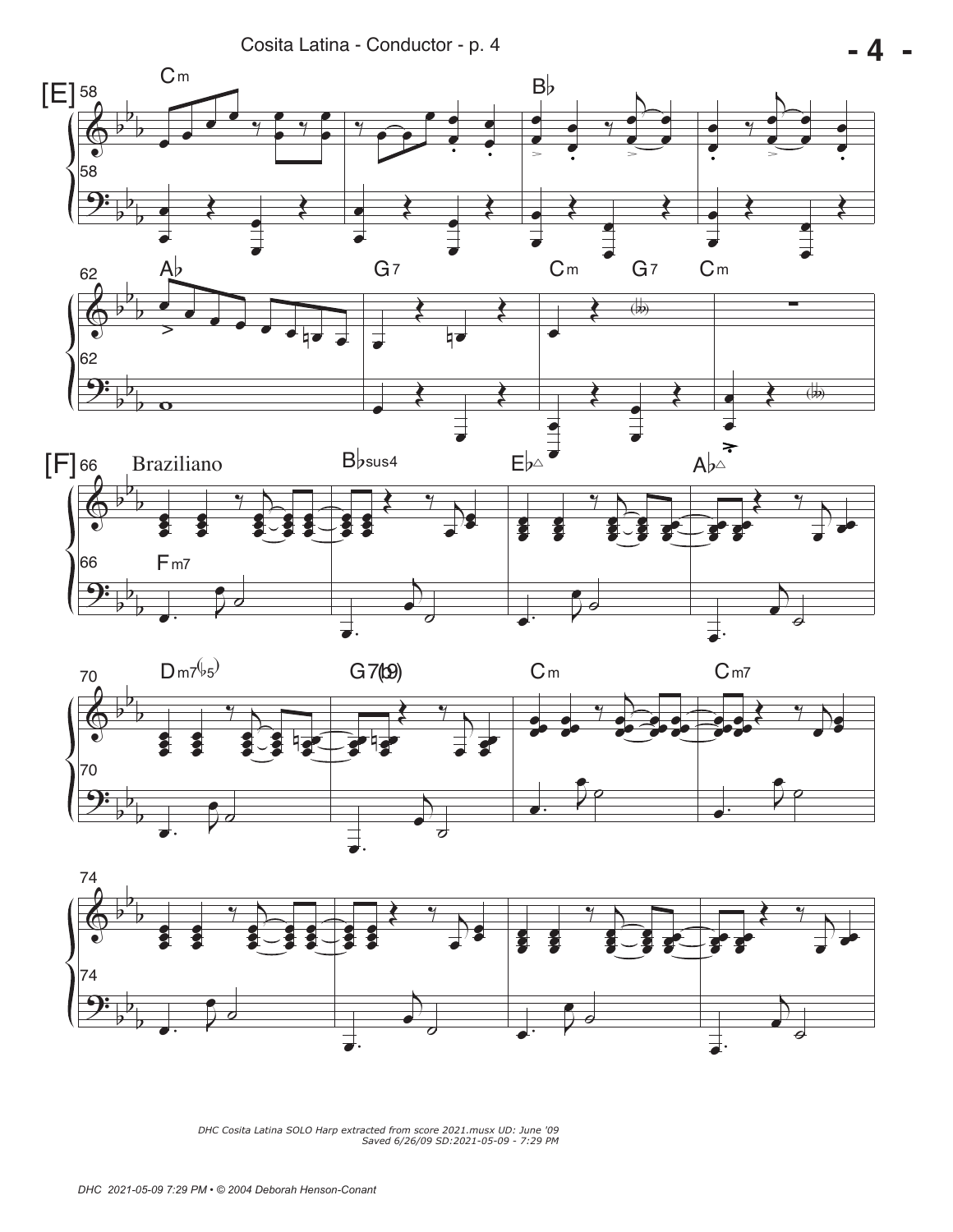







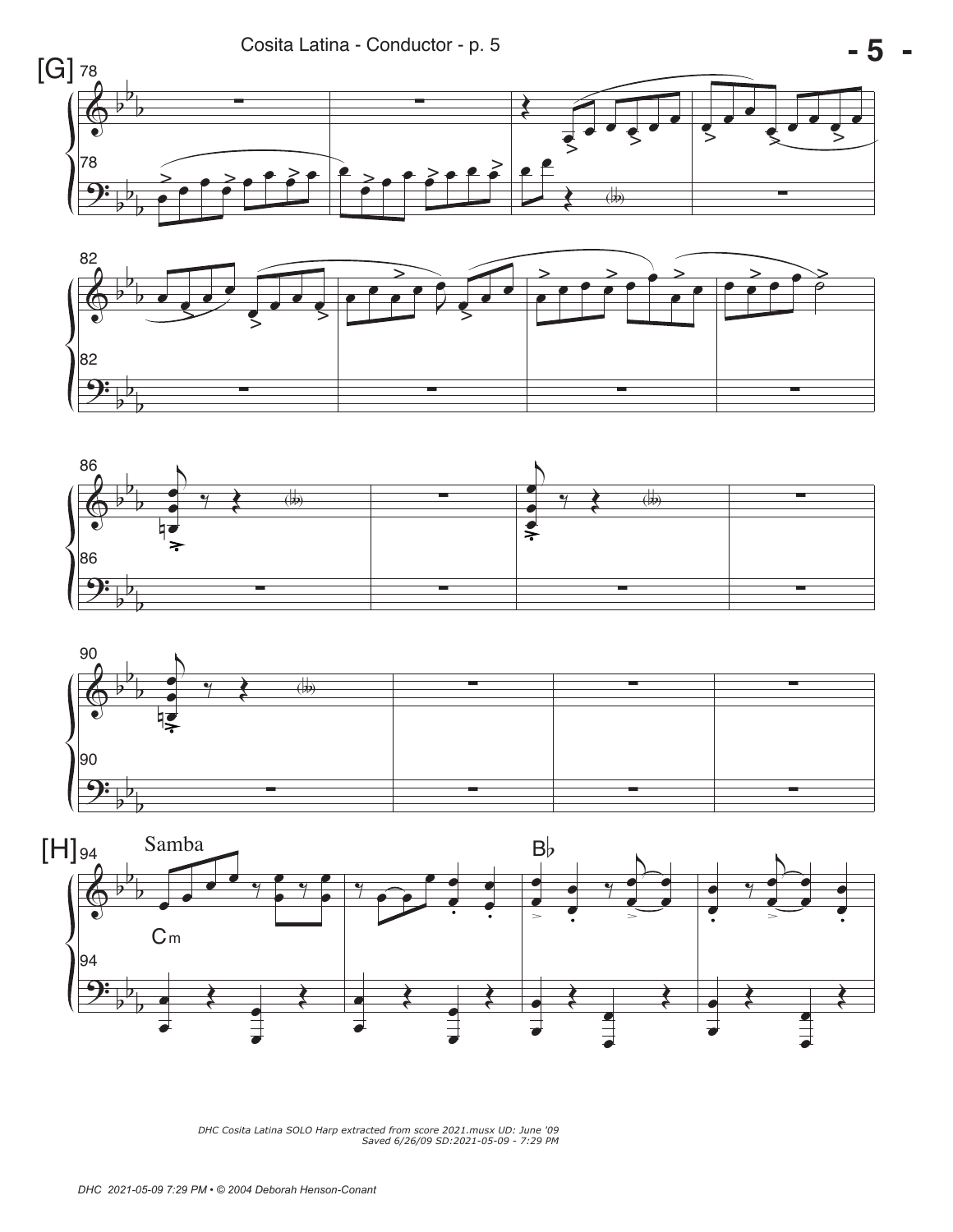







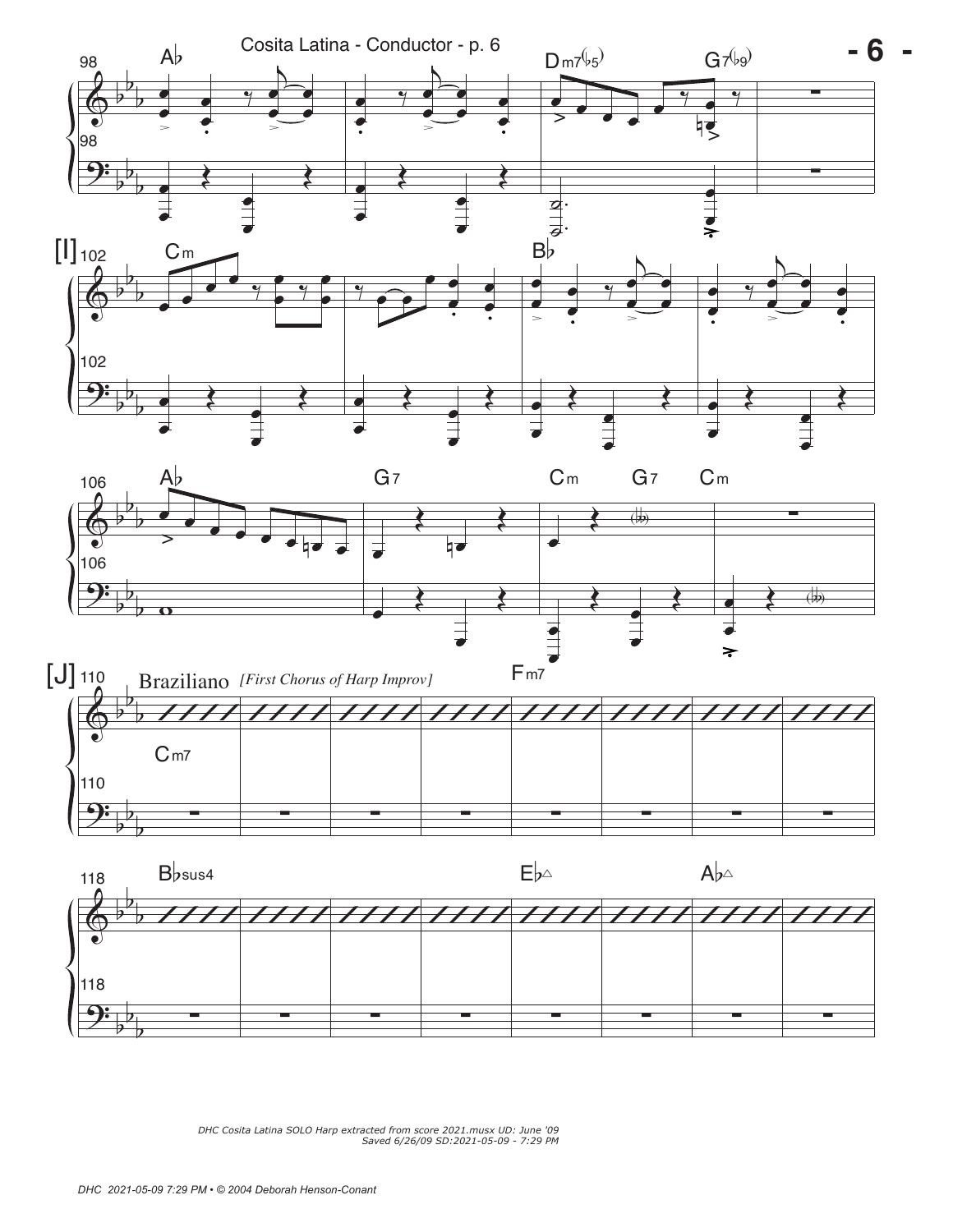







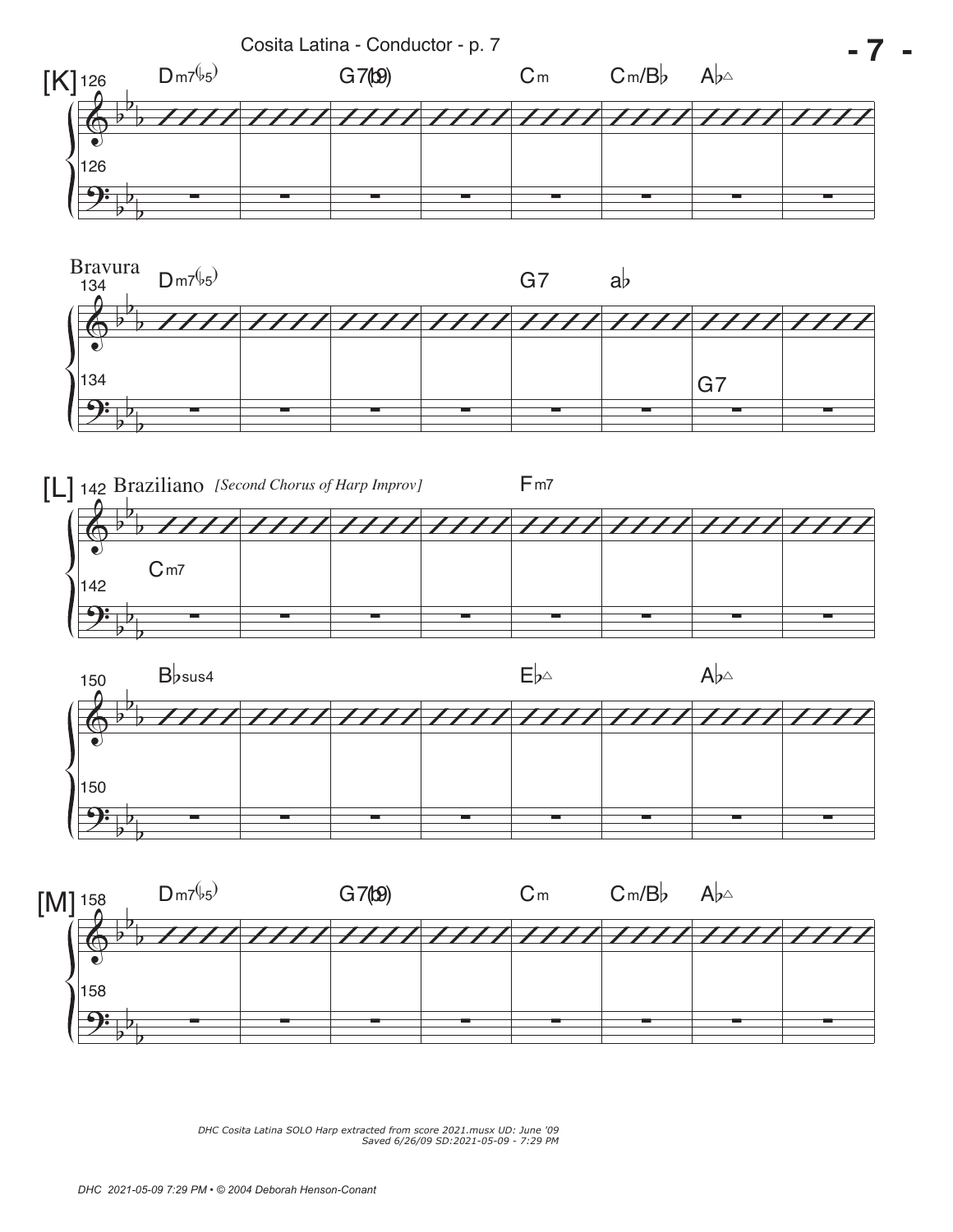

*cresc. poco a poco*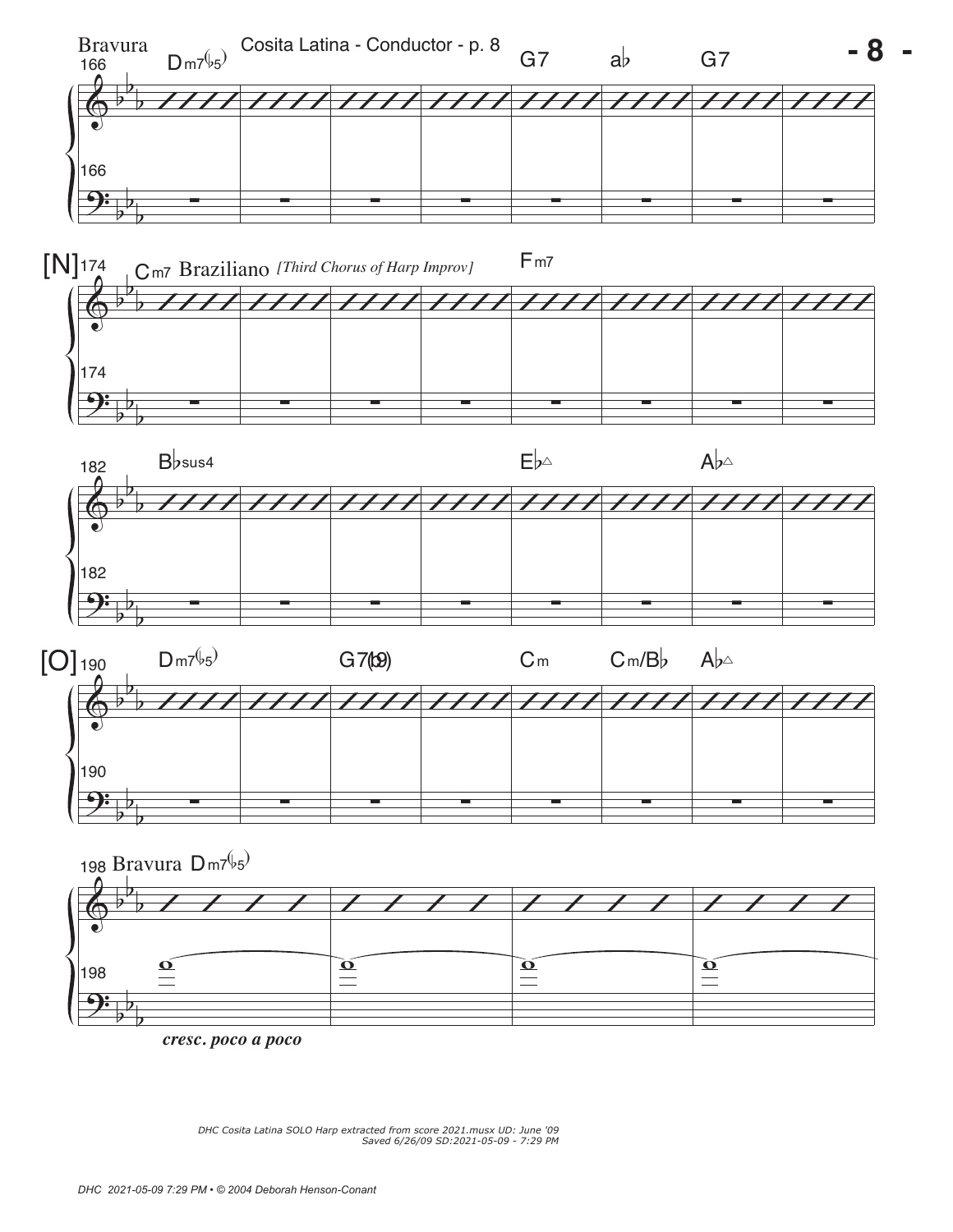









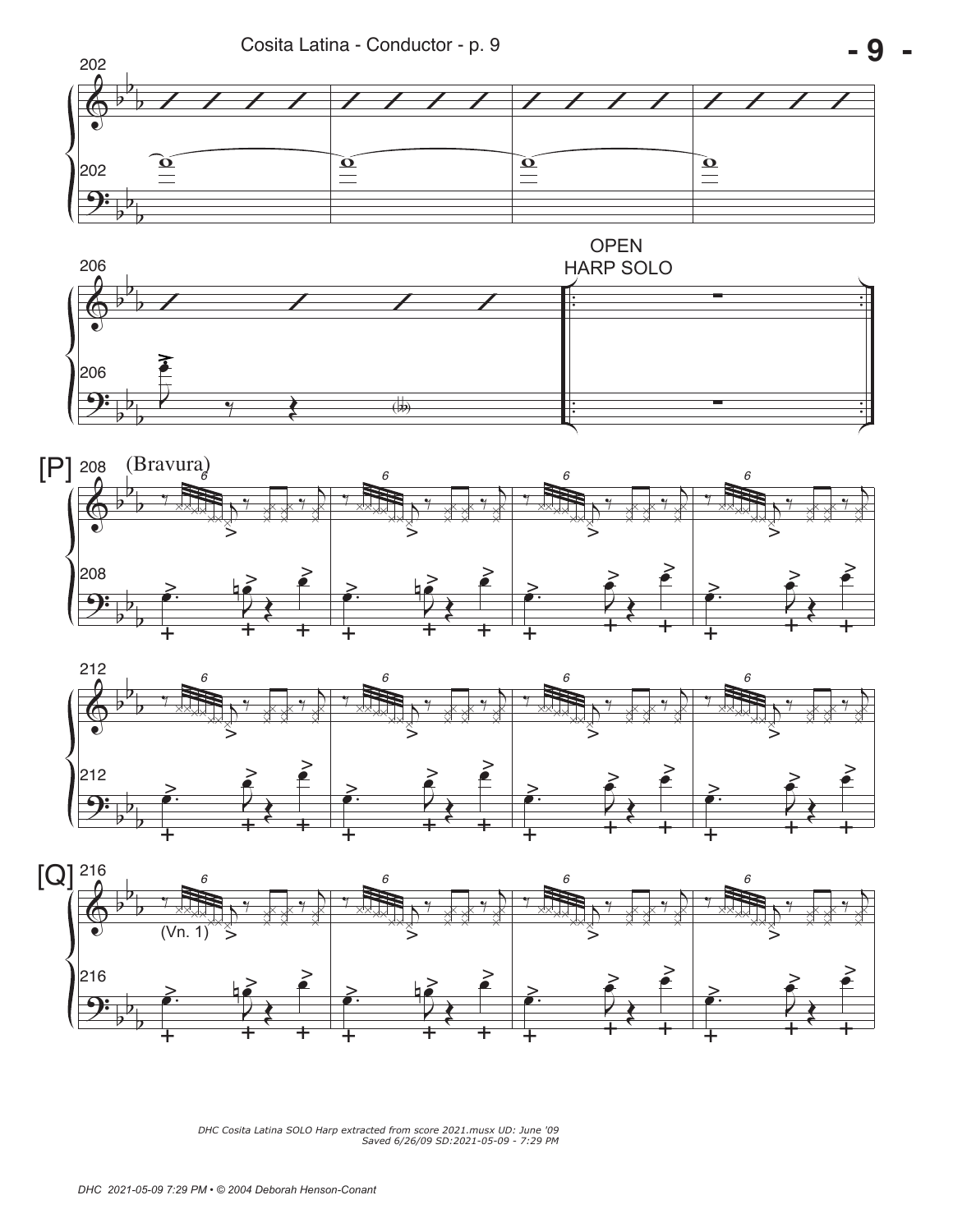







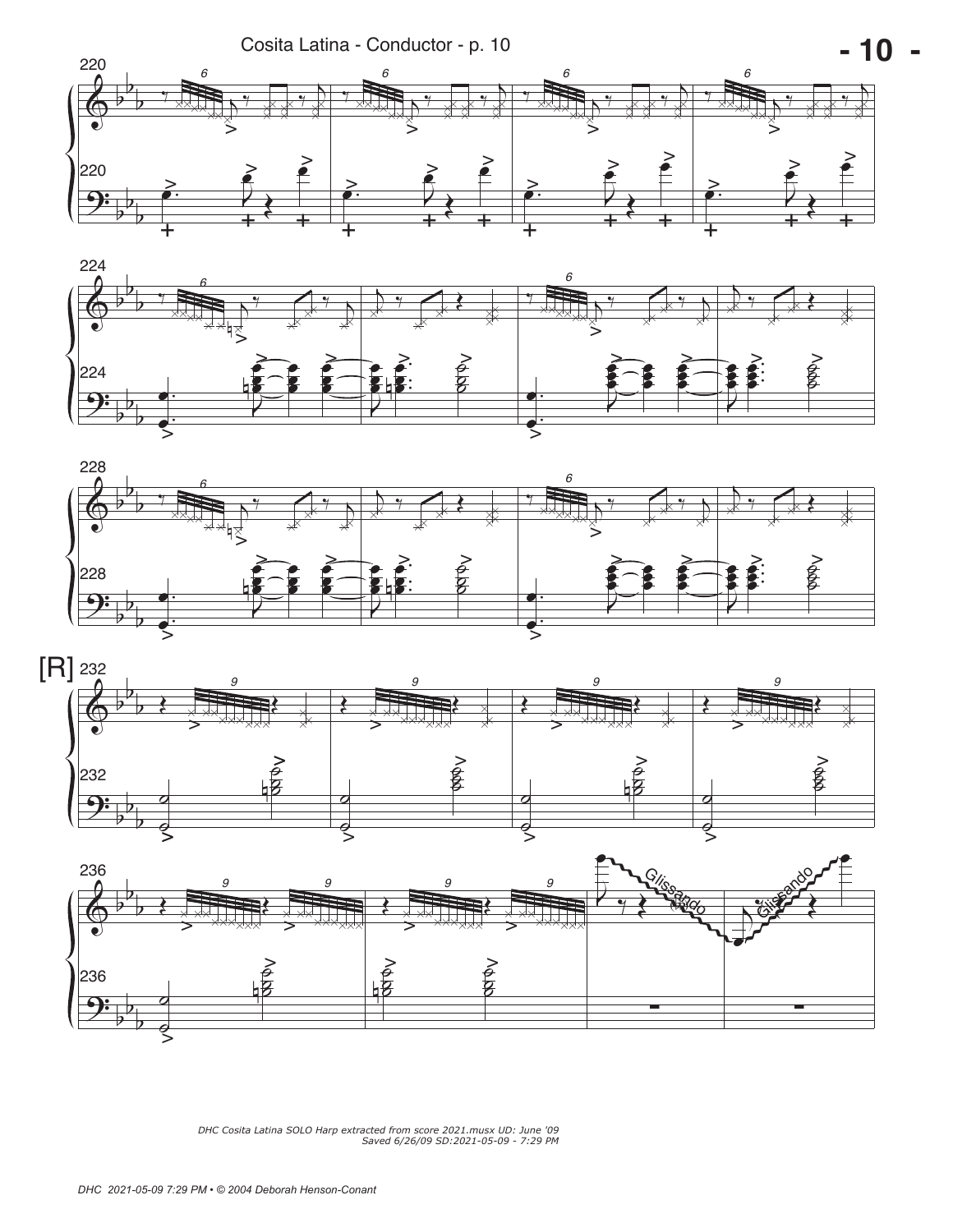